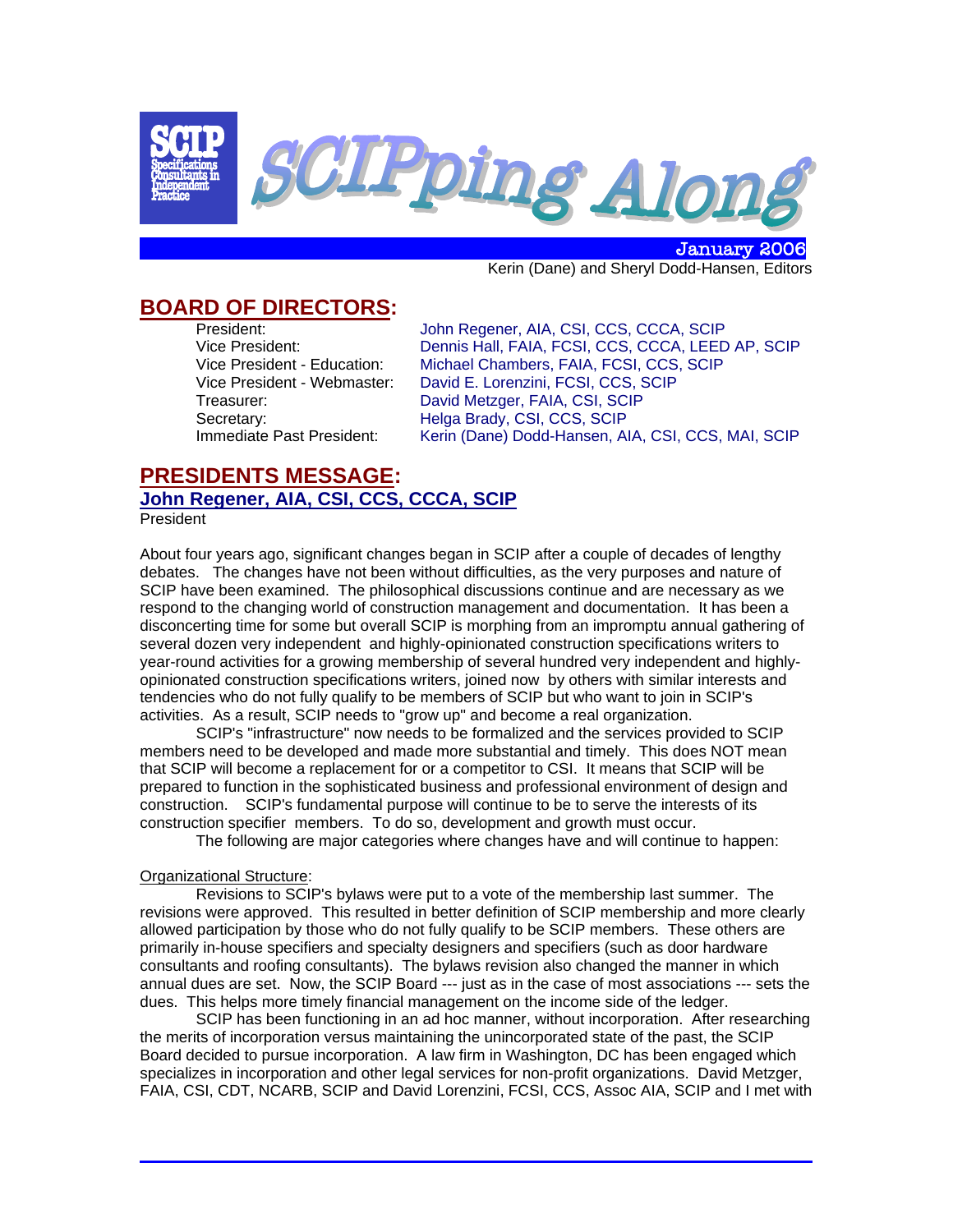the attorney and concluded that the firm's attitude, experience and willingness to work a small organization such as SCIP were excellent.

Incorporation will enable SCIP to function better with other organizations and with agencies such as the IRS. Several CSI Chapters have experienced tax problems, which will be headed off, hopefully, as the incorporated SCIP gets better organized. One of the main benefits is to the leadership of SCIP. It helps in the area of liability. This is why almost all associations are incorporated.

The law firm has reviewed SCIP's bylaws and there will need to be some revisions to bring the bylaws better in conformance with governing laws. These revisions will be put to the membership for approval/disapproval (vote) in the near future.

#### Alliances:

CSI initiated a couple of years ago a proposal for formal alliance between CSI and SCIP. CSI has entered into or is in the process of establishing alliances with other professional associations. After lengthy discussions and reviews, the CSI-SCIP alliance has been signed-off by both organizations.

What does this mean for SCIP? It means little change in what SCIP has been doing for a long time. That is, SCIP through its members has been and will continue to be involved in CSI's education and format activities and SCIP will promote CSI's programs (particularly the annual CSI Show & Convention) to SCIP's members. SCIP members will continue to be actively involved in the leadership of CSI on organizational and program levels. Most major endeavors by CSI for the past have been lead by SCIP members.

In return, CSI will promote SCIP as a resource for locating qualified construction specifications writers and CSI will provide a booth in the annual CSI Show and complimentary meeting space for SCIP's annual meeting. For its part, SCIP will continue to put a professional face on what is a construction specifications writer. SCIP will be a vehicle for CSI to reach the specifier community. This is seen as a win-win arrangement.

During the past year, SCIP has asserted its maverick nature by involvement in two Ecobuild programs, distinct from CSI. SCIP members participated in Ecobuild America ("National Specifiers Conference") in Orlando, FL in June 2005 and in Ecobuild Federal in Washington, DC in December 2005. The education programs were excellent but the attendance was low. Those who attended reported favorably on the content of the education sessions and this will be a matter for SCIP's leadership to consider for future involvement in the Ecobuild program scheduled for Chicago in June 2006 and activities of other organizations.

Future alliances with other organizations, such as Door and Hardware Institute (DHI) and engineering associations (such as those represented by EJCDC) are under consideration. Even participation with organizations such as AIA, DBIA, IFMA and other similar organizations is not out of the realm for SCIP involvement. Comments from SCIP members and participation in these alliances are welcome.

#### Finances:

Perhaps the greatest concern, after getting the infrastructure in place, is the financial state of SCIP. There are two sources of revenue for SCIP: dues and contributions. SCIP has maintained a \$25 per year dues for members and "correspondent" (now, "affiliate") since … forever! Dues were not increased because there were no defined expenses to apply the dues against. Now, with growth in year-round programs, the financial needs have grown.

Expenses for new programs, such as the website, the display booth, promotional materials, communications and other relatively minor reimbursements have been covered by contributions from building product manufacturers. In fact, there are building product manufacturers literally waiting in line to support SCIP activities. But this money does not necessarily come without "strings." Manufacturers want access to SCIP's mailing list and to advertise on SCIP's website. The SCIP Board is in the process of developing policies regarding our relationships with sponsors and this will be a topic for discussion at the annual SCIP Business Meeting in Las Vegas. We must decide how much we want to take from business interests and how much we want the membership to bear SCIP's expenses.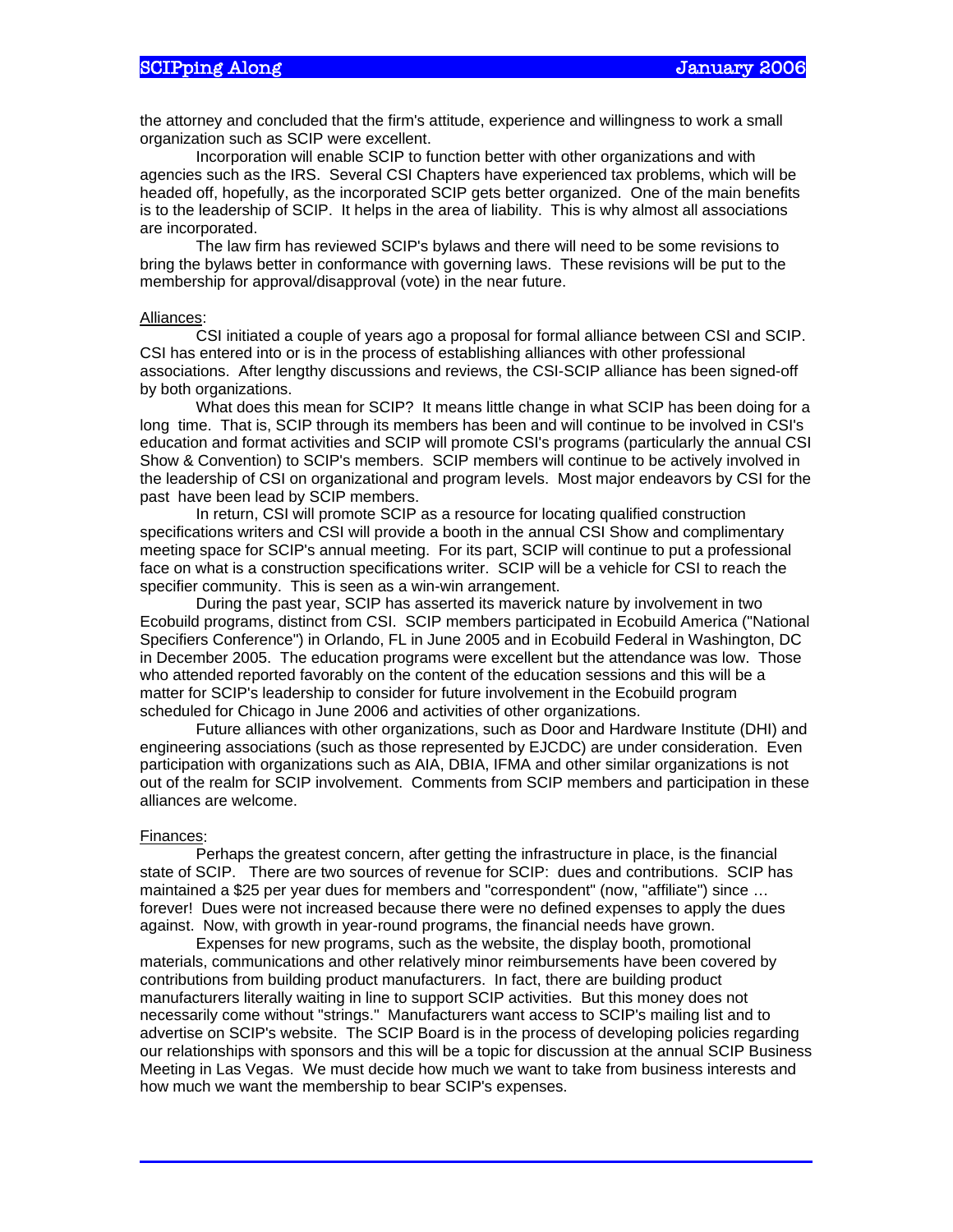Related to this is the annual budget for SCIP. SCIP has operated without a formal budget. This will change and a budget will be presented at the annual SCIP Business Meeting. The budget will identify how much money is needed and where the money will come from. We need to carefully consider how SCIP's finances work and that is an important reason to attend and participate in the annual SCIP Business Meeting.

# **CONGRATULATIONS:**

## **CSI Fellowship**

SCIP continues to be well-represented in the ranks of CSI's Fellows. Congratulations to the following SCIP Members elevated by CSI to Fellowship:

Kerin (Dane) Dodd-Hansen, RA, CSI, CCS, SCIP

Rebecca L. Foss, MLA, CSI, CCS, SCIP, LEED AP (posthumous)

David Metzger, FAIA, CSI, CDT, NCARB, SCIP

Jonathan M. Miller, CSI, CCS, CCCA, AIA, NCARB, SCIP

SCIP Affiliate Anne Whitacre, CSI, CCS, AIA, MAI has also been elevated to Fellowship.

## **Engineering News Record**

SCIP Vice President and candidate for SCIP President, Dennis J. Hall, FAIA, FCSI, CCS, CCCA, SCIP has been named by the editors of Engineering News Record as one of the top 25 newsmakers of 2005 in the design/construction industry, for innovations and achievements featured in the magazine in 2005. Dennis was cited for his leadership in the development of MasterFormat 2004, the industry standard for organizing construction information, used by architects, engineers, facility owners, and contractors throughout the US and Canada. He is also in consideration to receive the Award of Excellence, ENR's highest honor, which will be announced in April. For more information see www.enr.com/people/people/archives/060109- 1.asp

# **ELECTION OF OFFICERS:**

**Kerin (Dane) Dodd-Hansen, AIA, CSI, CCS, MAI, SCIP**

Immediate Past President

**SCIP 2006-2008 Board of Directors:** The nominating Committee made up of Mark Kalin, FAIA, FCSI, CCS, SCIP; John Raeber, FAIA, FCSI, CCS, SCIP; and Sheryl Dodd-Hansen, FCSI, CCS, CCCA, SCIP have recommended the following individuals be included in the ballot for election of officers to the Board of Directors. Additional nominations for all offices, except President, may be included as write-in candidates on the ballot. To preserve continuity it is the policy of the Nominating Committee to only consider individuals serving on the current Board of Directors for the office of President.

| Office                     | <b>Nominees</b>                                   |
|----------------------------|---------------------------------------------------|
| President:                 | Dennis Hall, FAIA, FCSI, CCS, CCCA, LEED AP, SCIP |
| Vice President:            | Robert Johnson, RA, FCSI, CCS, CCCA, SCIP         |
|                            | Margaret Chewning, CSI, CCS, SCIP                 |
| Vice President/Education:  | Linda Stansen, RA, CSI, CCS, SCIP                 |
|                            | Dean McCarty, CSI, CCS, SCIP                      |
| Vice President/Website:    | David Lorenzini, CSI, CCS, SCIP                   |
| Secretary:                 | Michael Chambers, FAIA, FCSI, CCS, SCIP           |
|                            | Nina Giglio, CSI, CCS, SCIP                       |
| Treasurer:                 | David Metzger, FAIA, CSI, CDT, SCIP               |
| Immediate Past President:* | John Regener, AIA, CSI, CCS, CCCA, SCIP           |
| * Not an elective position |                                                   |

Ballots will be mailed to members before February  $10<sup>th</sup>$ , 2006, with instructions for the return of the ballot included. Ballots will be tabulated and verified by the Secretary and the results of the Election announced at the Annual Meeting.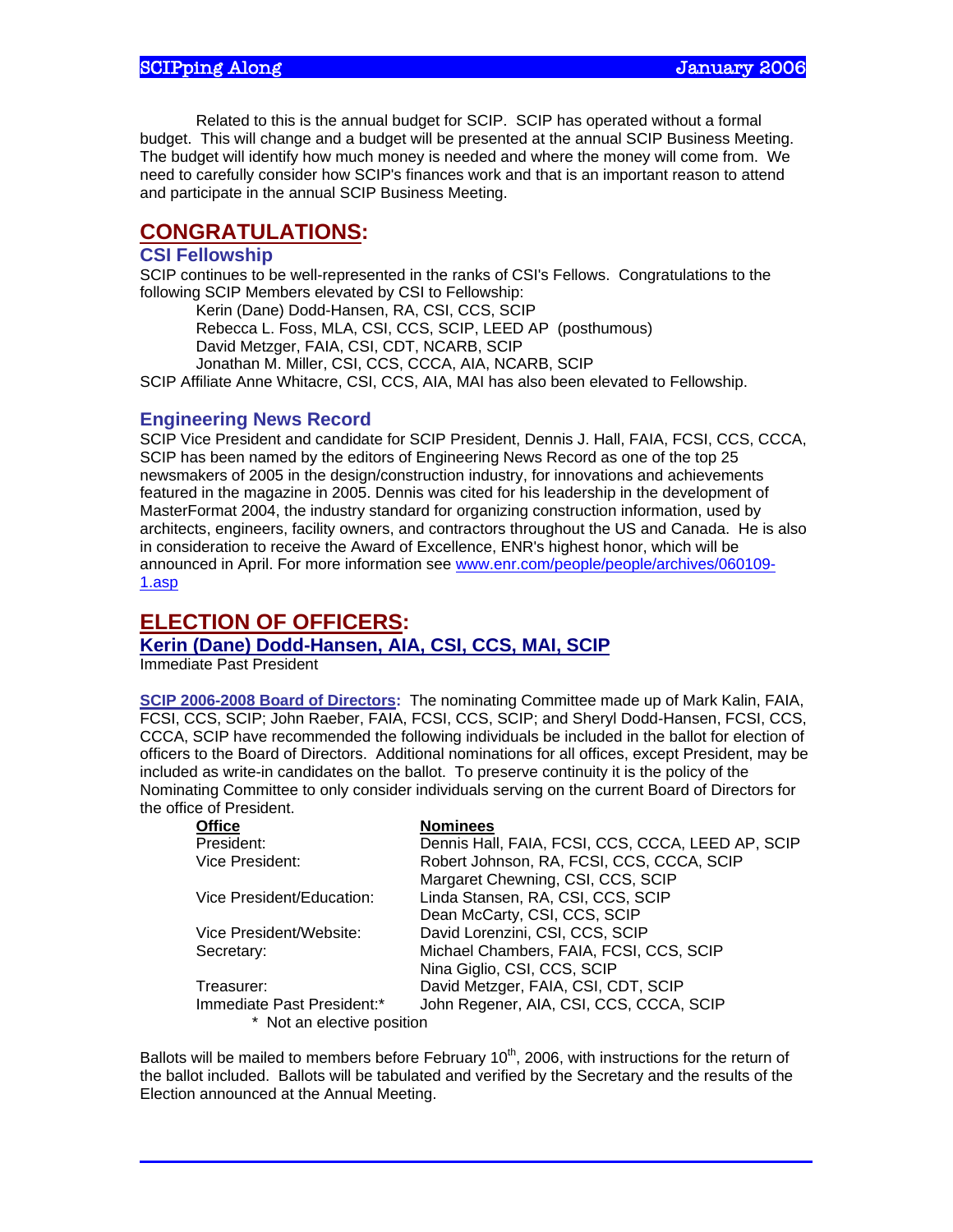**CSI Board of Directors and Executive Committee:** Sheryl Dodd-Hansen, FCSI, CCS, CCCA, MAI, SCIP, a past President of SCIP has been nominated and is running for Vice President of CSI. You are invited to review her qualifications (Biography and Candidates Statement) on the CSI Website and are encouraged to support her election to this office.

## **SCIP AT THE CSI SHOW AND CONVENTION, LAS VEGAS:**  Las Vegas Convention Center, March 28<sup>th</sup> to April 1<sup>st</sup>, 2003.

The preliminary schedule for SCIP activities follow. CSI's announcement for their annual Show and Convention identifies the SCIP activities as "by invitation." ALL SCIP Members and Affiliates are invited and encouraged to attend the SCIP activities on Tuesday March 28, 2006 at the MGM Grand Convention Center, in Las Vegas. Invitations will also be extended to other specifications writers using CSI's member forum and the discussion forum on 4specs.com.

For planning purposes, reservations are requested for the lunch, afternoon discussion forum and dinner/entertainment (the latter being mandatory). Please notify Linda M. Stansen, CSI, CCS, RA, SCIP at stanspecs@comcast.net to reserve a place at the lunch, afternoon discussion forum and dinner/entertainment (state which).

### **Annual Board Meeting:**

Monday, March 27<sup>th</sup>, 2006; MGM Grand Hotel, location to be announced.

 4:00 to 6:00 PM - Board Meeting; observers welcome. 7:00 to 9:00 PM - SCIP officers and invited guests only.

## **SCIPAnnual Meeting:**

Tuesday, March 28<sup>th</sup>, 2006; 8:00 AM to 5:00 PM; MGM Grand Hotel, location to be announced. SCIP Members and Affiliates only.

 8:00 to 10:00 AM - Registration and Continental Breakfast. 9:00 to 10:35 AM - Annual SCIP Business Meeting. 10:45 to 12:15 AM - Roundtable Discussion.

# **SCIP Luncheon:**

Tuesday, March  $28^{th}$ , 2006; 12:30 to 1:45 PM; MGM Grand Hotel, location to be announced. SCIP Members, SCIP Affiliates and invited guests only; limit 60.

Awards presentation; Luncheon Program speakers to be announced. **NOTE:** Reservations for the Luncheon must be E-mailed to Linda Stansen www.stanspecs@comcast.net not later than 3:00 PM Friday, March24<sup>th</sup>, 2006.

## **Specifiers Forum Hosted by SCIP:**

Tuesday, March  $28<sup>th</sup>$ , 2006; MGM Grand Hotel, location to be announced.

SCIP Members, SCIP Affiliates and invited guests.

2:00pm to 3:30pm Discussion

3:30pm to 3:45pm Sponsored Break

 3:45pm to 5:00pm Discussion 1:30 to 3:00 PM – Presentation of EIEIO In-house and out-sourced specifiers will come together during the "Forum" to discuss subjects of general interest to all specifiers. If necessary, the group will do "break-outs" to discuss specific subjects. It will not be a lecture format. Open invitations will be issued through a CSI website discussion group and through 4specs.com. Individual invitations will be issued to prominent in-house specifiers.

### **SCIP/Arkema Dinner:**

Tuesday, March  $28<sup>th</sup>$ , 2006; 6:00 to 8:00 PM; location to be announced Sponsored by Arkema (Kynar 500). 6:00pm to 7:00pm Dinner 7:00pm to 8:00pm Entertainment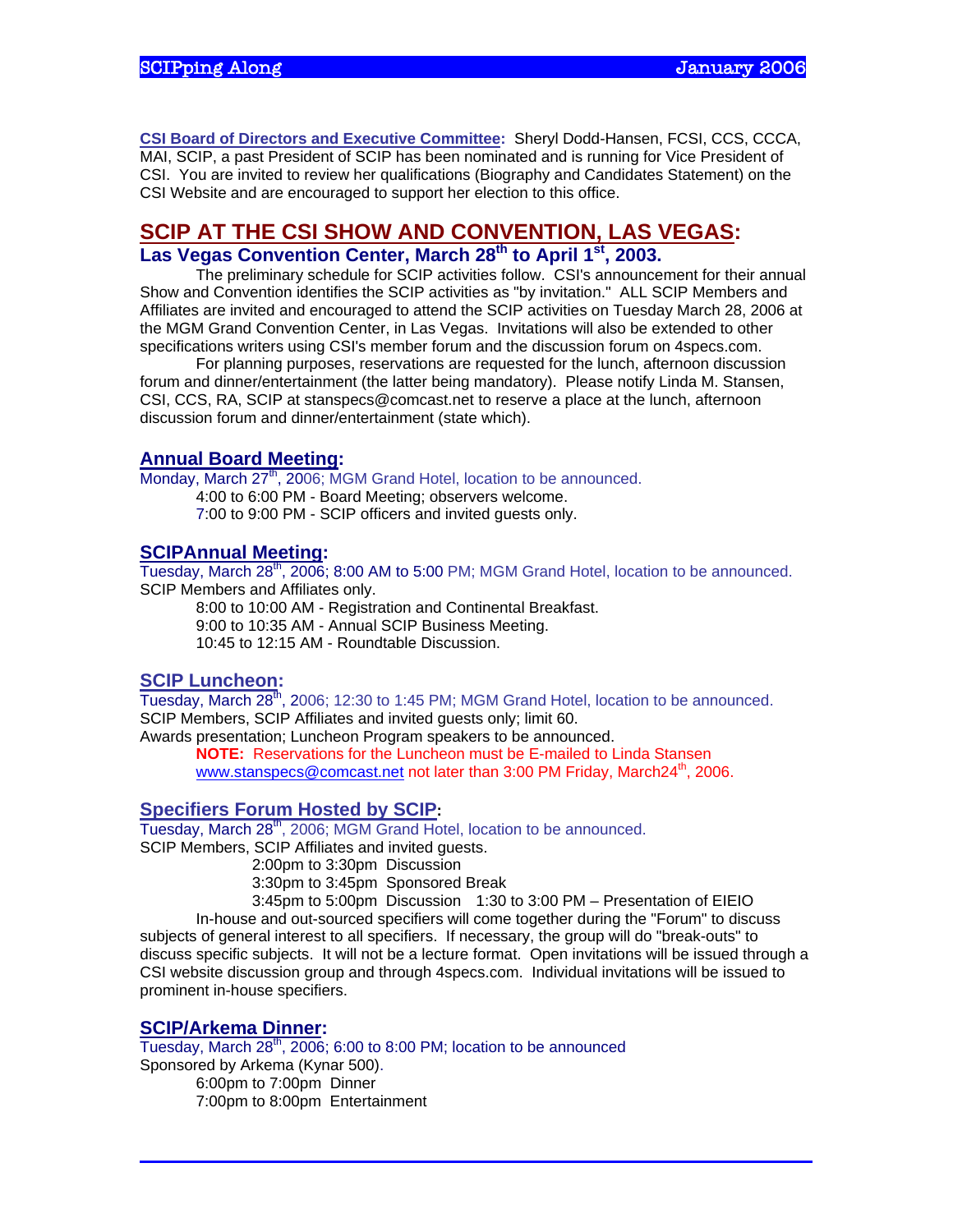**NOTE:** Restricted to SCIP Members; **Reservation Required** and must be E-mailed to Linda Stansen www.stanspecs@comcast.net not later than 3:00 PM Friday, March  $24^{th}$ ,  $2006$ .

#### **SCIP Booth:**

Wednesday March 29<sup>th</sup> thru Friday March 31 $st$ ; 10:00 AM to 3:30 PM; Exhibit Hall, Las Vegas Convention Center.

Once again, SCIP will have a booth in the CSI Show. Ron Beard, CCS, CSI, SCIP www.beardccs@erols.com will be the contact for set up, displays and staffing, assisted by President John Regener, AIA, CCS, CCCA, CSI, SCIP. Volunteers are needed for 1- to 1-1/2 hour periods in the booth during the three days that the Show is open. This is an interesting and even fun experience. Volunteers are also needed to assist in the displays and promotional materials.

### **CSI Show and Convention – Education Programs:**

SCIP has endorsed the education sessions presented on Wednesday March 29 through Friday March 31, 2006 during the CSI Show & Convention. The program topics feature a renewed emphasis on construction specifications and other subjects of interest and benefit to construction specifiers. SCIP members are encouraged to attend the education sessions and to take advantage of the time made available for viewing the exhibits and interacting with the exhibitors. Make SCIP's presence known during these activities.

## **UPCOMING EVENTS:**

**SCIP Presence at National Events:**

**American Institute of Architects National Convention & Design Expo, Los Angeles, CA:**  Los Angeles Convention Center; June  $8<sup>th</sup>$  to 10<sup>th</sup>, 2006

### **EcoBuild America, Chicago, IL:**

Navy Pier; June  $26^{th}$  to  $29^{th}$ , 2006

#### **SCIP Meetings at CSI Region Conferences:**

West Region: Reno, NV; November  $2^{nd}$  to  $5^{th}$ , 2006. Middle Atlantic Southeast Bi-Region: September 28<sup>th</sup> to October 1<sup>st</sup>, Roslyn, VA. Other Regions: We are looking for volunteers to organize and lead SCIP Meetings at other CSI Regions. Please contact Dennis Hall if you are interested in helping organize these meetings.

## **NEW DIRECTIONS:**

#### **Dennis Hall, FAIA, FCSI, CCS, CCCA, LEED AP, SCIP** Vice President

The traditional annual meeting is taking on a whole new meaning for SCIP in 2006. Under the leadership of John Regener, CSI, AIA, SCIP, the organization is moving into a new era. A little less than 40 years ago, SCIP began as an informal gathering of a handful of specification consultants that met in a hotel lobby in San Diego as a part of the 1965 CSI Convention and today it is on the verge of establishing itself as a leading force in promoting and representing the preparers of written facility information.

In 2005, the organization entered into its first strategic alliance with another organization, the Construction Specifications Institute. Can other alliances be far behind? Construction Specifications Canada, the National Institute of Building Sciences, and others have been mentioned as possible alliance partners. And with NIBS taking the lead this year in bringing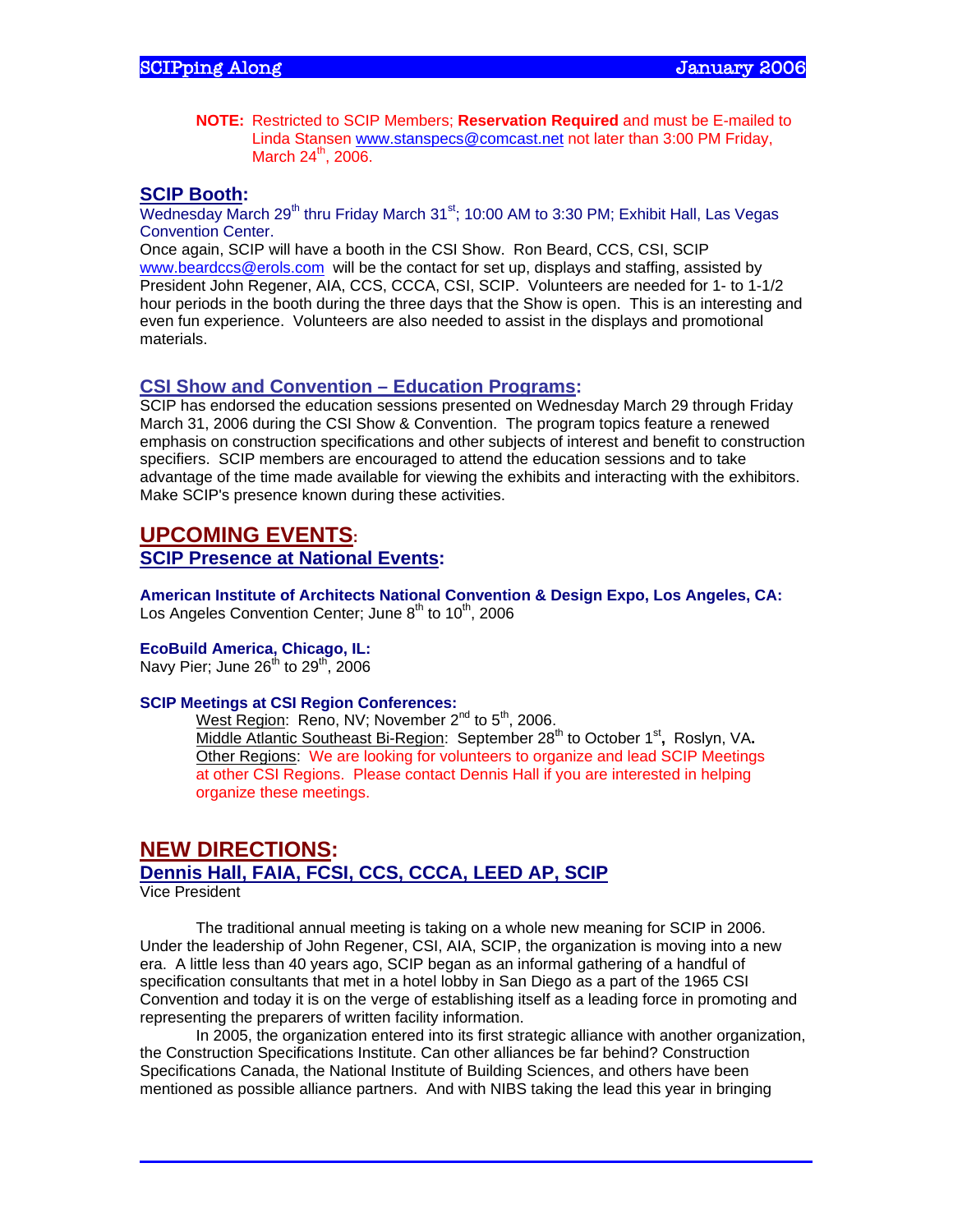together industry organizations to create the National Building Information Model Standard, there are those that believe that SCIP needs a place at the table.

John and other members of the SCIP Board also have met with an attorney in Washington, DC to explore the cost and requirements of incorporation. This meeting included discussions on the management of the organizations affairs. And while a headquarters and executive director may be years in the future, if the organization is going to reach its potential, part-time professional management may be closer than we think.

Over the last several years, a lot of crazy ideas have been proposed. But "crazy" may only have meant that the time was not right when they were first proposed. Below are a few of the ideas that it may be time to bring back.

| Name:         | Specification Consultants in Independent Practice                                                                                                                                                                         |                                                                                                                                                                                                        |  |
|---------------|---------------------------------------------------------------------------------------------------------------------------------------------------------------------------------------------------------------------------|--------------------------------------------------------------------------------------------------------------------------------------------------------------------------------------------------------|--|
|               |                                                                                                                                                                                                                           | Society of Construction Information Professionals                                                                                                                                                      |  |
| Membership:   | Individuals<br>vs<br>Firms                                                                                                                                                                                                |                                                                                                                                                                                                        |  |
|               | Open<br><b>VS</b><br>Restricted                                                                                                                                                                                           |                                                                                                                                                                                                        |  |
|               | Restricted:                                                                                                                                                                                                               | <b>Specification Consultants</b>                                                                                                                                                                       |  |
|               |                                                                                                                                                                                                                           | vs<br><b>Facility Information Consultants</b>                                                                                                                                                          |  |
| Purposes:     |                                                                                                                                                                                                                           | Establish guidelines, standards, principles, for individuals and firms engaged in<br>the practice of specification consulting, commissioning, and organizing<br>construction and facility information. |  |
|               | Provide a forum for the exchange of information and practices among individuals<br>and firms engaged in the practice of specification consulting, commissioning, and<br>organizing construction and facility information. |                                                                                                                                                                                                        |  |
|               | Promote the members in attracting qualified staff, work, and knowledge.                                                                                                                                                   |                                                                                                                                                                                                        |  |
|               | Promote the integration of facility information throughout the facility life-cycle.                                                                                                                                       |                                                                                                                                                                                                        |  |
| Services:     | Discussion Forum for the exchange of knowledge<br>Links to member web sites<br>Searchable database of member services<br>Create and share guide documents<br>Annual Conference for education and information sharing      |                                                                                                                                                                                                        |  |
| Organization: | Incorporation as a non-profit organization<br><b>Executive Director</b><br>Headquarters                                                                                                                                   |                                                                                                                                                                                                        |  |
| Alliances:    | CSI<br><b>CSC</b><br>AIA<br><b>ICIS</b><br><b>NIBS</b><br><b>OCCS</b>                                                                                                                                                     |                                                                                                                                                                                                        |  |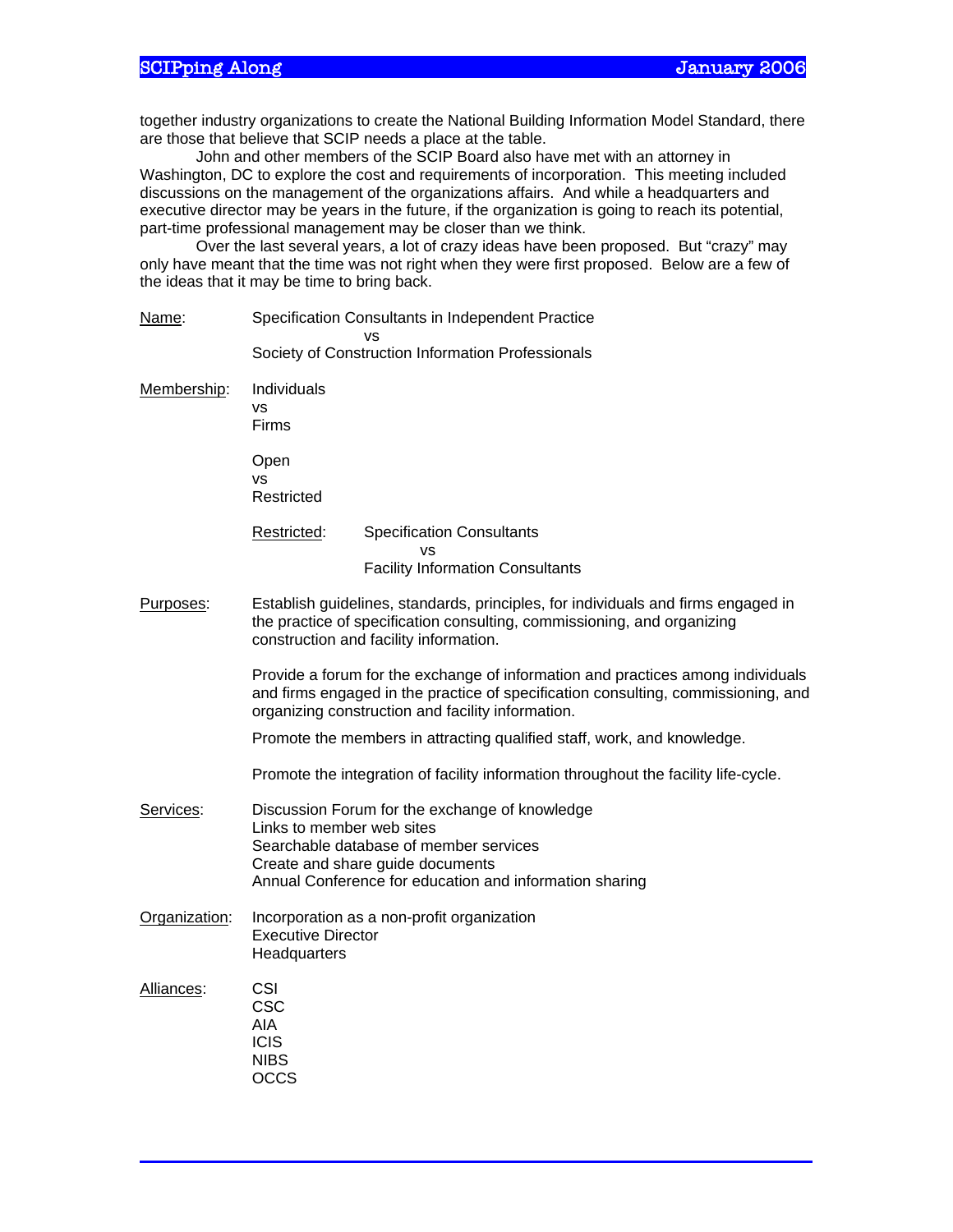## **EVENTS AND EDUCATION:**

**Michael Chambers, FAIA, FCSI, CCS, SCIP** 

Vice President/Education

Over the last 6 years SCIP has increasingly recognized the inherent value of professional education and has effectively implemented programs both regionally and nationally. SCIP also understands that professional education provides excellent promotional and marketing opportunities for the organization and its members. SCIP, as an organization, views professional education as a key responsibility to its members and to the construction industry.

SCIP has sponsored the Specifiers Forum at both CSI and AIA and individual members have been presenters and panel members for many programs around the country. These presentations have wide ranging topics well beyond specifications and have been well received by construction industry professionals. SCIP has established itself and many key members as significant players in professional education.

 SCIP is expanding its membership opportunities and in response should expand its educational opportunities. SCIP members should be alert for educational opportunities among peers and related industry organizations. Educationally, SCIP members have a broad spectrum of issues to present beyond specifications and related contract document issues. Many of us have expertise in organizing construction documents using the new UDS, many of us are knowledgeable in codes and standards, several of us have experience in accessibility, programming, or POE. A growing number of us have become certified LEED APs as the demand for green/sustainable design support increases.

SCIP has made professional education a top priority and individual members need to participate to the greatest extent possible. Look for opportunities to develop and present programs for local AIA and CSI chapters. Do not forget the engineers and interior types. Also, experience indicates that many knowledgeable LEED APs are not very adept at specification and project manual issues. Work with local green committees and USGBC chapters to provide technical specification education in support of LEED accreditation.

Your SCIP Board stands ready to help with program development and regional support for professional educational opportunities. If you have any questions or suggestions for growing SCIP's educational opportunities please contact any Board member or your Education VP at 415- 239-6566 or michael@mcaspecs.com.

## **WEBSITE AND COMMUNICATIONS:**

**David Lorenzini, FCSI, CCS, SCIP**  Vice President/Website

Activity on the SCIP website averaged about 10,000 hits a year for the first 8 years until 2005 when the hits doubled. This appears to indicate that SCIP is becoming more visible as an influential organization in the construction industry.

The website has gone through two updates since its introduction in September 1996. Currently we have a more modern look with more functions reserved for members only. (In order to access the Members area, contact the webmaster for assignment of a user name and password.)

The home page has been redesigned to present current news of interest and quick links to frequently accessed pages. In addition, current SCIP publications and contributed articles are accessible from the home page. The current monthly series by Ralph Liebing are a unique look at our profession, past and present. The home page also list SCIP sponsors. These are firms who have sponsored SCIP activities during the past year, such as meetings and dinners. The SCIP website does not accept payments for ads.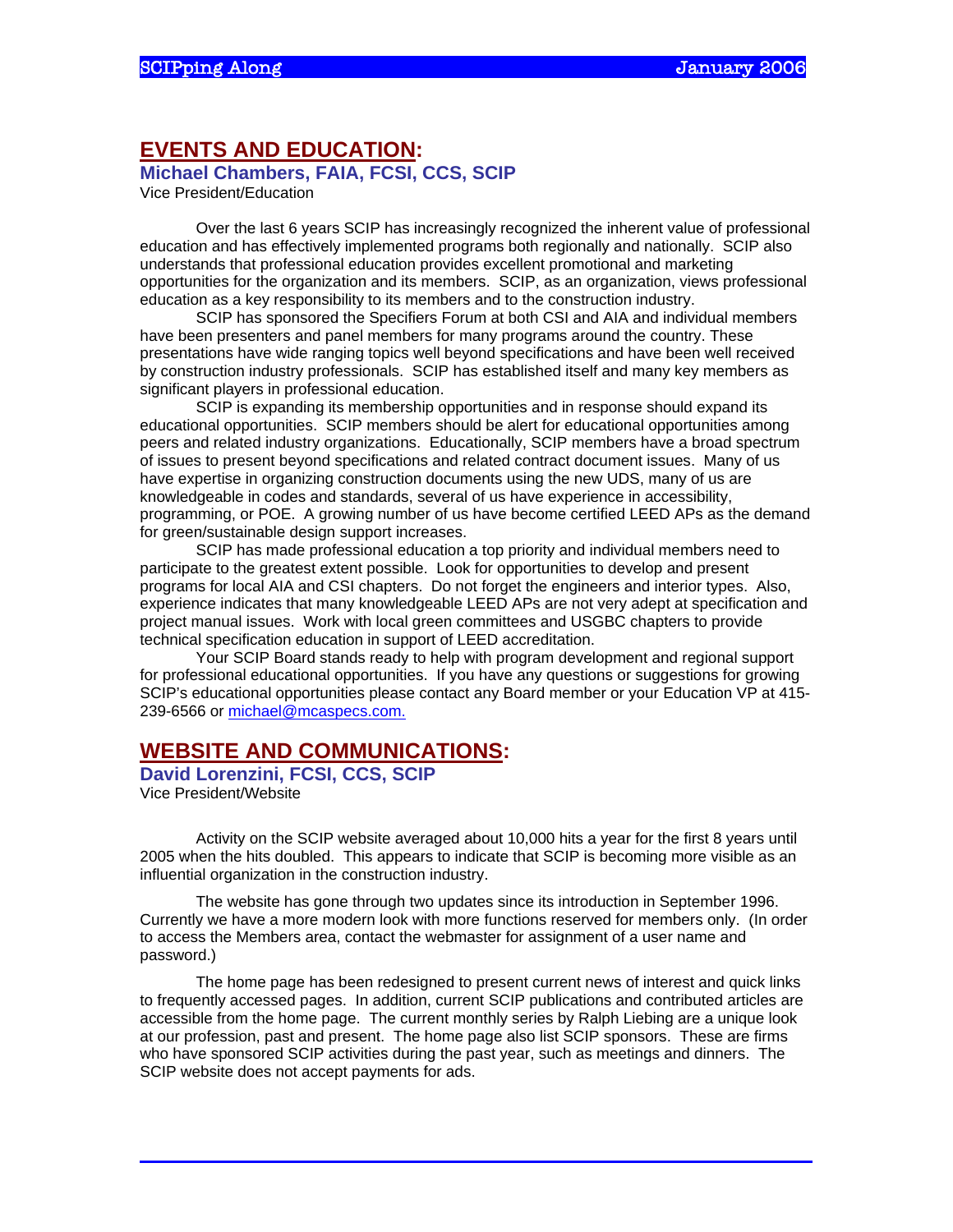SCIP posts Work Ads for companies offering employment opportunities that our members may be interested in. We currently list an ad for one of our members, a relocated Katrina victim, who is looking for new employment.

There is still much work to do. We have plans to implement more changes, but they require services of an outside web programmer with expertise in databases. Our most important goals include the following:

- 1. Convert existing member roster into database format. The biggest task for managing the website is updating changes to the SCIP membership directory. It is amazing how many changes members make to their contact data. We plan to provide a single database that can be accessed and modified by both Treasurer and Webmaster, while being displayed in real time on website. We also plan to provide the ability for users to sort on primary fields such as city or state to enable clients to find specifiers in their local area.
- 2. Implement user profiles whereby members have their own username and password, and can update personal information on their own. This will also allow each member to have a basic web page to customize or to link to an existing website.
- 3. Implement FTP capability for file sharing while maintaining security. It has always been a goal that the website would be a place to share specification sections on hard-to-find or unusual products or systems.
- 4. Implement on-line payment of dues and fees to events. This includes the possible use of a free PayPal program to allow members to charge expenses to their credit cards.
- 5. Provision of discussion forums for Committee and Board members. We already have the pages set up, but they have not been put into use.

To comprehend the full scope of website resources and a visual diagram on how to navigate to those pages, click on the Site Map link under QuickLinks.

#### PUBLICATIONS:

The *KnowHow* has been the official journal of SCIP since December 1971, publishing articles of technical interest to specifiers. Recently, it has been inactive due to lack of an editor. While we are looking for an editor with electronic publishing skills to move the traditional paper format into the electronic age, we are hoping to find a volunteer who can assemble the next few issues traditionally.

*SCIPpingAlong* is a newsletter produced by board members to communicate Board business and news about SCIP. You are reading the first issue since Spring 2003.

# **MEMBERSHIP:**

#### **David Metzger, FAIA, CSI, CDT, SCIP Treasurer**

SCIP membership is at an all-time high. We currently have 159 members, 1 retired member, and 25 affiliates, for a total membership of 185. Highlights of the modified membership categories, approved by SCIP members last year as a bylaws change, are as follows:

The "Member" category now includes employees of an independent consultant who are engaged primarily in the preparation of construction specifications.

The "Affiliates" category replaces "Correspondents". Recognizing that SCIP is the primary group for construction specifiers, this category now includes those who practice as an